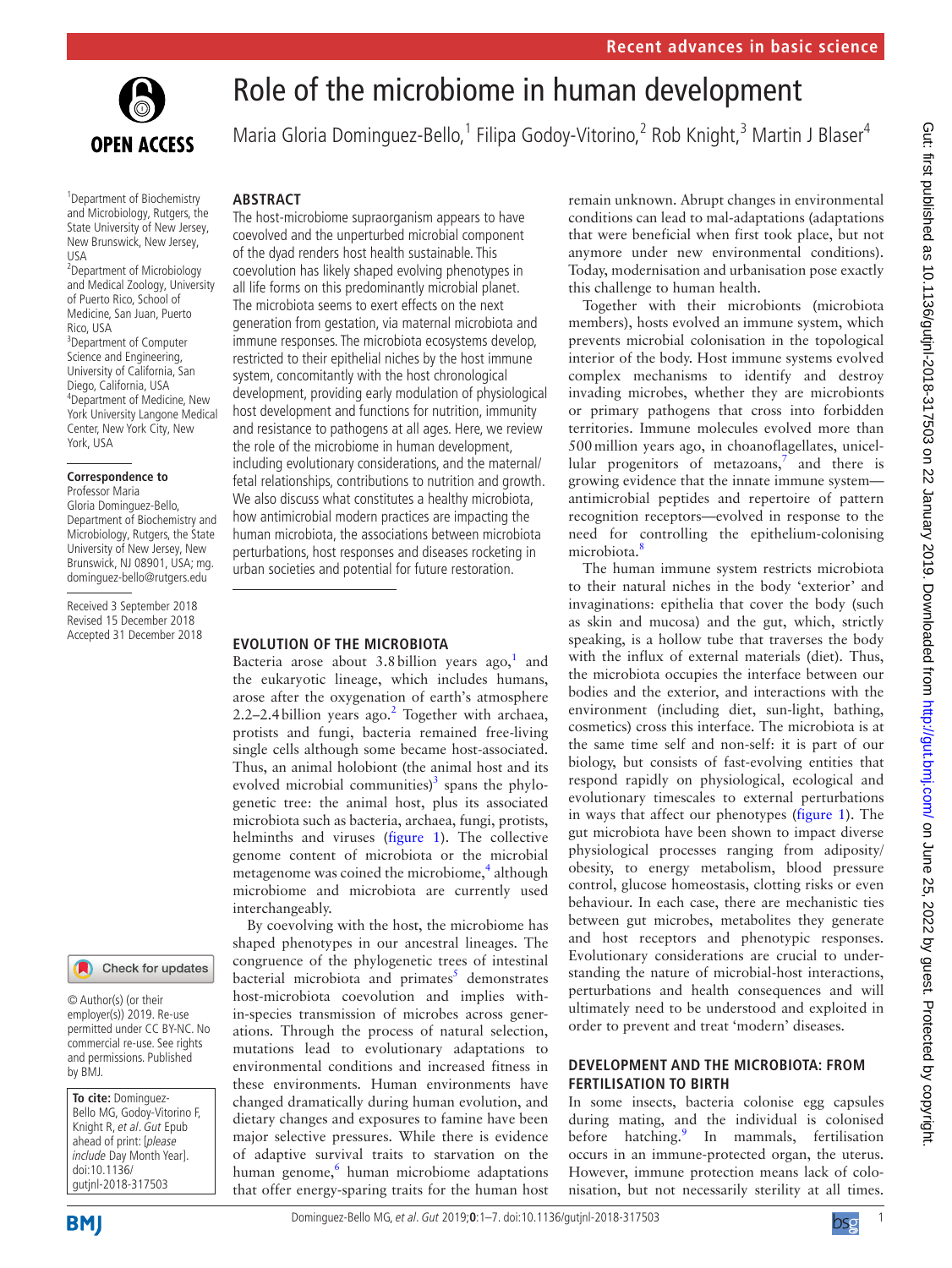#### **Recent advances in basic science**



<span id="page-1-0"></span>**Figure 1** Evolution of the holobiont and vertical transmission through human generations.

Indeed, it seems possible that some bacterial cells of the uterine  $c$ ervix $^{10}$  $^{10}$  $^{10}$  may enter with the sperm during fertilisation and reach the egg at the time of fertilisation, implantation or early embryonic development. Regardless, immunity appears to preclude the establishment of a microbial community in immune-protected organs. Uterus, placenta, fetus as well as blood appear void of a microbiota, although they may contain bacterial DNA or even some isolated live bacteria. There is a current controversy about whether the presence of bacterial DNA contradicts the notion of sterility, but the presence of circulating bacterial DNA, such in the blood<sup>11</sup> or placenta,<sup>[12](#page-5-11)</sup> or even sporadic presence of an alive intruder bacteria does not demonstrate a living blood microbiota and does not challenge the current paradigm of sterility in immune-protected organs. There might be a transitory 'minisepsis' when live cells enter the blood after injuries, microabrasions or mucosal 'leaking'<sup>13</sup>—including transient bacteraemia due to tooth-brushing<sup>14</sup>—, but in healthy individuals, the intruders are cleared by phagocytic cells rather than colonising and assembling microbial communities. Fetal development is an important period for the reproduction of placental species, and gestational infection and inflammation reduce fecundity and increase the risk of spontaneous preterm birth $^{15}$  <sup>16</sup> The concept of sterile fetal development remains, and little is known about mechanisms and functions of transplacental trafficking of free nucleic acids.

The maternal microbiota may exert an indirect effect on the fetus via maternal factors such as maternal immune responses or microbial metabolites that cross the placenta<sup>17-19</sup> or more indirectly via factors that may mediate epigenetic programming in the fetus, such as diet, $20 \text{ stress}^{21}$  $20 \text{ stress}^{21}$  or neuroendocrine exposure, $2^{2-24}$  which also affect the maternal microbiota. The  $gut^{25}$  and vaginal<sup>26</sup> maternal microbiota change with gestation, and whether or not these changes have adaptive value for the mother or baby is still unknown. It has been suggested that they allow the fetus to derive energy from the mother's blood, more efficiently, $25$  or that butyrate-producing bacteria may sustain gut epithelial functions and promote immune tolerance in the mother. $27$ 

Labour and birth represent the first major exposure to a complex microbiota and is the primordial mechanism for intergenerational microbiota transfer in mammals. Ancestral vertebrates (birds, reptiles, finned fishes) and, exceptionally among

#### **Box 1 Highlights of the holobiont evolution**

- <span id="page-1-1"></span>► Evolution of all complex life forms has occurred in associations with bacteria, the first forms of life on earth.
- ► The human body carries representatives of all branches of the tree of life (Animalia-Homo sapiens, and protozoa, fungi, archaea, bacteria conforming the microbiota).
- ► The microbiota has been transferred throughout generations of humans, with the matrilineal line transferring the primordial birth microbiota.
- ► The vertical human transmission has led to conservation of a phylogenetic signal in human microbiota communities.

mammals, the Monotremes, lay eggs through a single canal the cloaca—shared for excretion and reproduction. Placental mammals evolved separate canals for reproduction (vagina), excretion of faeces (anus) and urine (urethra), and the birth canal is always adjacent to the rectum (but not the urethra), providing an efficient mechanism for intergenerational transmission of both vaginal and gut microbes. Rupture of the chorioamniotic membrane allows exposure of the baby to the maternal vaginal and perineal faecal microbes. Indeed, prolonged labour poses a risk of infection by opportunistic microbionts.<sup>28</sup> Infants are naturally born with their skin and mouth covered by maternal inocula and have swallowed these microbes,<sup>29 30</sup> supported by the observation of both  $DNA^{31}$  $DNA^{31}$  $DNA^{31}$  and live bacteria<sup>31</sup> in the meconium. Thus, we inherit the primordial microbiota from our mothers, grandmothers and further on the matrilineal line, with microbial vertical transmission extending back to earlier ances- $\cos^{32}$  $\cos^{32}$  $\cos^{32}$  [\(box](#page-1-1) 1). Whether the primordial inoculum contains most microbes that will be nurtured by the child, and which maternal strains colonise which parts of the baby's body and their functions, the paternal and sibling contribution along with the infant's microbial diversity $33$  and the extent to which modern practices reduce intergenerational transmission, are still not completely understood. C-section as intrapartum antibiotics during vaginal delivery alter bacterial colonisation in the neonates.<sup>[34](#page-5-27)</sup>

#### **Postnatal development of the microbiota**

By definition, placental mammals develop in a placenta, are born through the maternal vagina and drink maternal milk during the initial developmental window during which remarkable changes occur. Animals can develop without microbiota, as shown by the existence of germ-free mice, rats, chickens and pigs, but they have abnormal phenotypes and the microbiota is believed to be required for normal development. Pioneer neonatal bacteria prime the development of the microbiota, immune, metabolic, hormonal and nervous systems in the neonate. $35\,36$  Under natural conditions, the neonate and the microbiota develop in an orchestrated fashion under the nutritional, immunological, hormonal and prebiotic effect of maternal milk—a single food of complex biological formulation.<sup>37</sup> Bacteria acquired during labour include lactic acid bacteria that digest lactose, and others that use substrates that are indigestible for the babies (indigestible milk glycans known as human milk oligosaccharides, or HMOs),<sup>[38 39](#page-5-30)</sup> with polymorphisms, such as in fucose transferase gene FUT2, associated with selective effects of HMOs on the infant microbiota composition, $40$  which in turn can affect the susceptibility to immune diseases later in life.<sup>41</sup> Milk also includes urea and oxalate, two end-products of human metabolism. Why would nature include such indigestible molecules in the diet of young mammals? There are beneficial microbes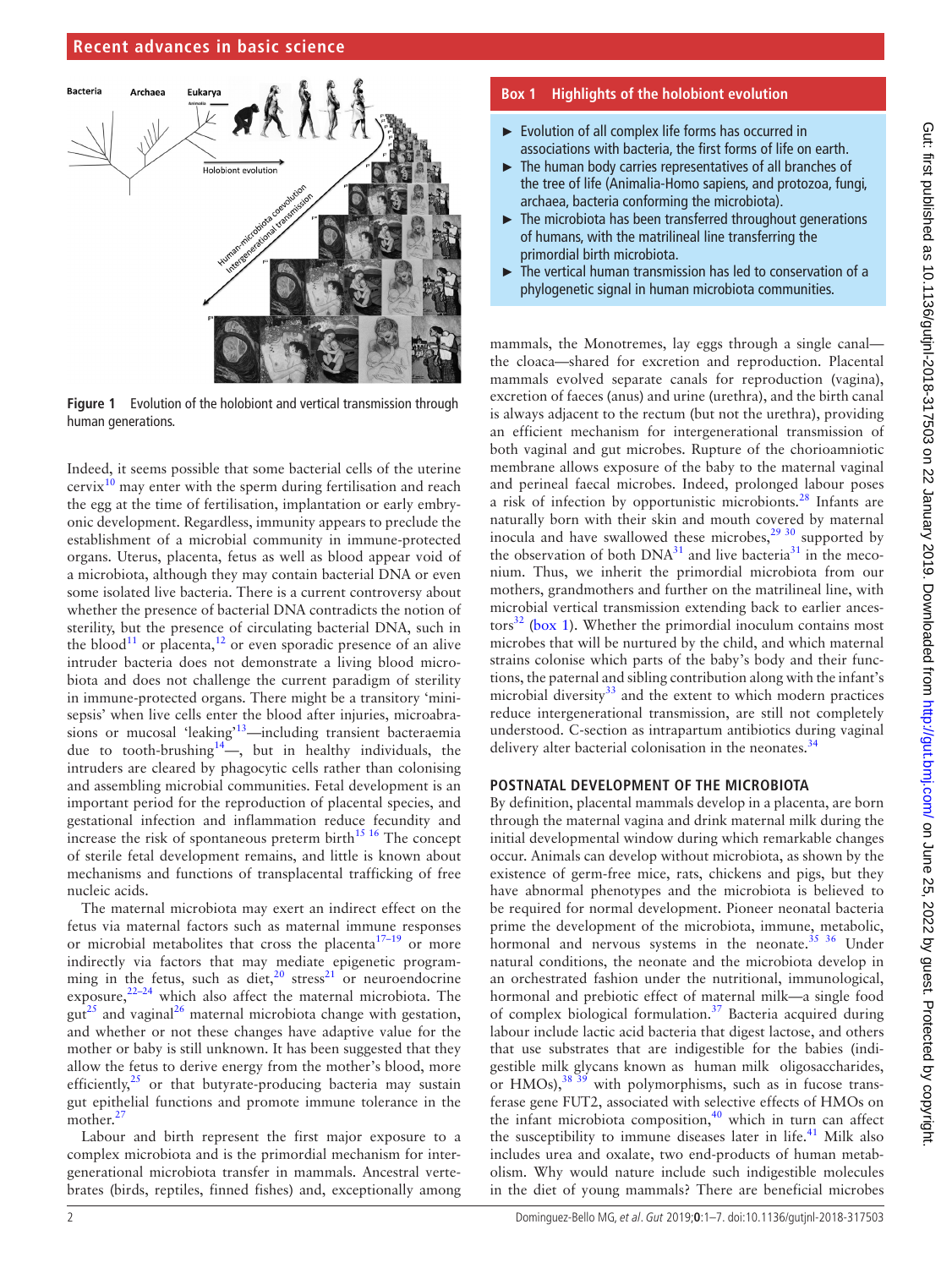that can use these molecules such as carbon, nitrogen or other energy sources. The types of glycans found in breast milk can shape the infant gut microbiota and the microbial composition of breast milk, specifically of *Bifidobacterium* species.[42](#page-5-33) The degree of development of the sensory and motor capabilities of the brain in neonates during strict lactation is remarkable. Ultimately, understanding this period, the functions of milk glycans and other molecules, and the microbes they select, will be critical to understand human development.

Other ways in which the microbiome has been related to development include the synthesis of vitamins during postnatal development. There is poor vitamin K diffusion through the placental barrier, $43$  thus neonates are born with low vitamin K levels.[44](#page-5-35) Later, intestinal bacteria will provide K2 or menaquinone, and older children will consume it from vegetables in the form of phylloquinone. Vitamin K is necessary to synthesise functional forms of coagulation factors II, VII, IX, and X in the liver.<sup>45</sup> Often clinicians consider that neonates are vitamin K-deficient, but again, from the evolutionary perspective, we need to ask why has this trait been selected during our evolution. Similarly, it is thought that babies that are exclusively breastfed may become deficient in vitamin B12 due to the lack of solid foods rich in this vitamin.[46](#page-5-37) Does it hold adaptive value or is it a maladaptation? The answer to this question is important, since clinical interpretations lead to public health measures that affect millions of infants, such as the recommended vitamin K boost to all neonates.[47](#page-5-38) We need to understand our biology first, before we define pathologic scenarios and intervene. Much research is needed to identify adaptations that we must respect, and then define the maladaptations that need to be addressed.

The microbiota development trajectory from birth follows dynamic changes. Immediately after birth, there seems to be a decrease in gut alpha diversity $4849$  probably reflecting the selective pressure of the substrate constraints of milk, and by 1week of age, the gut microbiota is already very similar to that in a month-old baby.<sup>[50](#page-6-1)</sup> Infants develop during the first 6 months under the selective pressure of milk shaping the gut microbial communities, whose metabolites promote peripheral regulatory T-cell generation.<sup>[51](#page-6-2)</sup> Bacteria given to germ-free mice induce germinal centres (lymphoid cells) to produce  $IgA^+ B$  cells.<sup>[52](#page-6-3)</sup> Bacterial molecules also induce mucosa-associated lymphoid tissue of the intestine, via Toll-like receptors, and shape the intestinal Th-cell mediated immunity.<sup>53</sup> Thus, antigen-driven priming/ activation, polarisation and expansion of *naïve* T cells yield Th1 and/or Th17 effector cells, $54$  which enter the systemic circulation and home to the gut to help destroy the invading patho-gens.<sup>[55](#page-6-6)</sup> GF animals consistently exhibit impaired development of Peyer's patches,  $56$  have reduced numbers of T-helper (Th)1 and Th17 cells, with the intestinal T-cell immune response primarily controlled by Th2 cells.<sup>57</sup> Importantly, the imbalances in Th-cell responses in GF mice can be reversed by restoring the microbiota.[52](#page-6-3) Th17/Tregs are involved in tolerance of and is induced by microbionts such as *H. pylori* and commensal *Clostridia*-related bacteria.<sup>58 59</sup> Perturbations that reduce transmission and early colonisation of human bacteria lead to reduced numbers of Th17 cells in the small intestine.<sup>52</sup> Environmental variables may also affect the microbiota, such as number of siblings (babies with siblings have increased gut *Bifidobacterium catenulatum*) and sex (girls having higher gut *B. fragilis* and *Lactobacillus* spp. than boys). $60$  Finally, evidence suggests that longer duration of breastfeeding is associated with decrease in risk of overweight. $61$ 

In the large intestine and colon, bacteria can either colonise the epithelial mucosa, digesta particles or live free in suspension in the liquid phase. Particles and liquid colonisation is dictated

in part by transit time in the intestine. After strict lactation ends, dentition begins, and the GI system of the baby has matured to handle dietary solids that reach the postabsorptive sites and bring new substrates. These solids change the conditions in the hindgut, selecting for bacterial populations with relevant metabolic activities and the microbial diversity of the intestine increases steadily until at least age 3 years.<sup>62</sup> This increase in diversity may reflect the increased chemical diversity of a complex diet and the gut and immune maturation of the host.

The new solid diet has components refractory to proximal intestinal digestion, such as some starches and cell wall polysaccharides of plant origin, which are fermented by bacteria in the large intestine. The products, short chain fatty acids, have modulatory roles in host metabolism and immunity. Butyrate has beneficial effects, being energy source for colonocytes, maintaining epithelial integrity in the gut, $63$  supporting Treg differentiation and driving anti-inflammatory responses,  $51$  as shown with bacterial butyrate producers, such as *Faecalibacterium prausnitzii,*, [64](#page-6-14) or by direct supplementation of butyrate to mice.<sup>65</sup> Propionate also potentiates de novo Treg-cell generation in the periphery. $51$ Butyrate and acetate regulate satiety,<sup>66 67</sup> with acetate being obesogenic.[67](#page-6-17) High *Bacteroides* and low acetogens and methanogens have been associated with reduced weight gain.<sup>68</sup>

The convergence in metabolic products produced by the repertoire of microbes in the gut ecosystem is an example of functional redundancy. Functional redundancy is a recognised trait of the microbiota in human adults, $69$  leading to high interindividual variability and, importantly, increasing resilience of the ecosystem. Redundancy probably increases with age, at least during the first 3 years of life, when diversity is gained,  $62$  but this phenomenon is still poorly understood. We are depleting our ancestral microbiome diversity and its functional repertoire, and this results in compromising redundancy, with detrimental effects on the resilience that governs complex metabolic interactions.

#### **Modern disruptors of the microbiota and modern diseases**

Industrial urban societies have dramatically changed human lifestyle in relation to traditional societies, and the world is becoming increasingly urban. The changes are complex, including housing, urban plan, human density, home architecture, technologic isolation of houses from the environment, ventilation, diet, clothing, exercise, personal care products and medicines. Understanding what changes with urbanisation requires a multidisciplinary approach and is important because sudden environmental changes may lead to maladaptations. Urbanisation is indeed associated with increased risks of immune and metabolic diseases, including obesity, T1D, behavioural disorders, IBD and asthma, all of which have been increasing in recent decades, $70-73$  and with reduced gut microbiota diversity.<sup>62 74</sup> Although human genetics affects host development as well as the structure of the microbiota, $7<sup>5</sup>$  the effect of environmental factors on the microbiota is known to be substantial. Practices that significantly impair transmission and colonisation of bacteria early in life are abundant in modern societies, and we have learnt from ecological studies that compounded impacts or removal of high competitive populations reduces alpha diversity, while removal of more cooperative bacteria (or of redundant bacteria) has a smaller effect on diversity. Selective pressures that are shaping microbiome characteristics within high-income countries may include prenatal and postnatal antibiotics exposure, dietary antimicrobials, toothpaste, soaps and perhaps even consumption of chlorinated water. The direction of changes of the microbial ecosystem after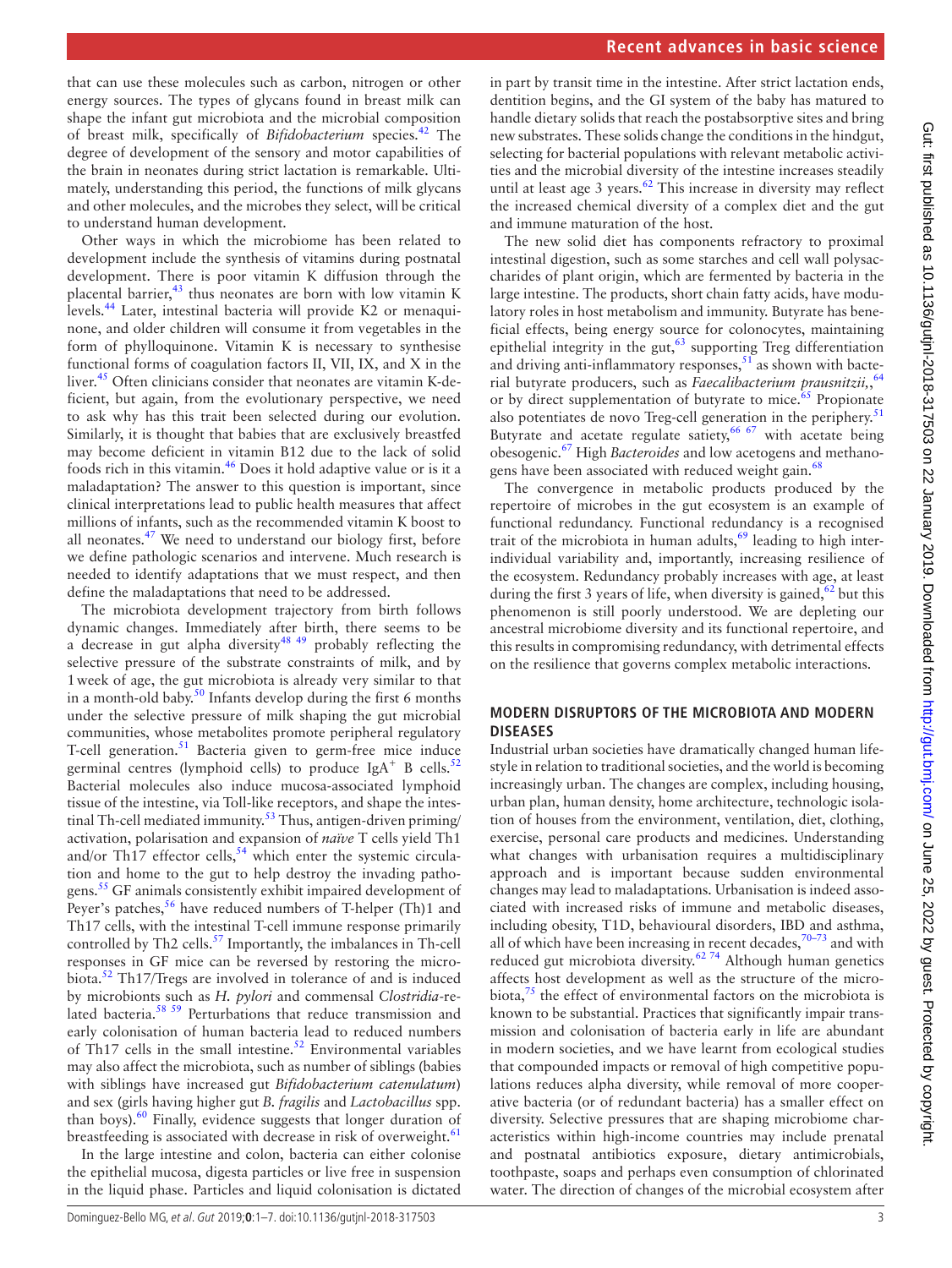perturbations depends on the ecosystem and does not always imply reduction of diversity. For example, perturbations in the microbiota of the vagina and of the stomach, which are naturally of low alpha diversity, increase richness and evenness.

There are connections between increased disease risks and microbiota. Obesity risk has been epidemiologically associated with C-section birthing and early antibiotic exposure.<sup>73</sup> Evidence of obesity causation has been shown in mice,<sup>[76](#page-6-23)</sup> with population-scale studies leading to identification of bacteria that when transplanted to mice had physiological effect on body mass.<sup>[77](#page-6-24)</sup>

Early life microbiota functions are likely to be key in understanding the aetiology of chronic immune diseases of urban societies and where potential for their prevention resides. In the gut, reduced microbiota diversity is consistent with reduction in resilience—the capacity to bounce back after perturbations and in resistance—to pathogens. In clean urban settings, where sanitation and vaccines diminish colonisation by pathogens, reduction in resistance might not be as important as it was as in ancestral human societies exposed to more infectious challenges). However, with the compounded effects of perturbations exerted by the antimicrobial practices of modern life, loss of resilience might be important. Moreover, much research is needed to understand the role of gut microbiota in vaccine and immunisation efficacy, the timing of vaccines provided to infants and children and the impact of not just antibiotics, but other drugs[78](#page-6-25) on microbial community structure.

Gestational use of antibiotics affects microbiota colonisation in the infants.[79](#page-6-26) In the USA, about one in two women is prescribed an antibiotic during pregnancy or at term, and beta-lactams, vancomycin, nitrofurantoin, metronidazole, clindamycin and fosfomycin are generally considered safe. However, antibiotics given 4–5days before birth in mice changed proportions in gut bacteria in the litters and affected lung lymphoid cell development.[80](#page-6-27) Lack of maternal microbiota exposure at birth, as happens in the C-section born, leads to alterations in the micro-biota of babies<sup>30,49</sup> and in fatty acid and bile acid metabolism.<sup>[60](#page-6-10)</sup> Formula also alters the baby microbiota $81$  and the modern practice by working mothers, of bottle feeding breast milk -rather than directly breastfeeding- may also have effects. This practice involves refrigerating or freezing - thawing and reheating breast milk, and reduces maternal-baby contact. How this might affect microbial transmission has not been studied. Thus, the compounded effect of prenatal, perinatal and postnatal antibiotics, C-section birth, formula feeding, reduced skin to skin and mouth-breast contact between babies and mothers, extensive bathing of the neonate and other hospital interventions and a built environment isolated from the natural environment, might all count and be cumulative in their effects.

More information is needed to understand the functions of the early microbiota and its relation with later health conditions. Cohort studies are currently ongoing; ClinicalTrials.org shows 17 longitudinal clinical trials with interventions and 18 without interventions, being performed in infants ([table](#page-3-0) 1).

The interventions include important issues such as at birth exposure to vaginal fluids and skin-to-skin contact, dietary supplementation with probiotics, proteins, carbohydrates, fortified milk, antibiotics in preterm babies. Outcomes include microbiota development, bacteriophage populations during development, infant growth, urinary metabolites, immune profiles, incidence of infections, the development of infantile colic, celiac disease and bronchopulmonary dysplasia as well as sleep behaviour and neurodevelopment. Causation studies are difficult in humans, and normally involve longitudinal randomised clinical trials, which are expensive, and in the USA

<span id="page-3-0"></span>**Table 1** Clinical studies on the development and restoration of the infant microbiome

| ClinicalTrials.gov<br><b>Identifier</b>                                                                                                                                                                                                                                      | Participant<br>enrolment |
|------------------------------------------------------------------------------------------------------------------------------------------------------------------------------------------------------------------------------------------------------------------------------|--------------------------|
| NCT02477423                                                                                                                                                                                                                                                                  | 80                       |
| NCT02784821                                                                                                                                                                                                                                                                  | 420                      |
| NCT03298334                                                                                                                                                                                                                                                                  | 800                      |
| NCT03385252                                                                                                                                                                                                                                                                  | 662                      |
| NCT03229863                                                                                                                                                                                                                                                                  | 120                      |
| NCT03214822                                                                                                                                                                                                                                                                  | 30                       |
| NCT03297801                                                                                                                                                                                                                                                                  | 109                      |
| NCT02142647                                                                                                                                                                                                                                                                  | 40                       |
| NCT02573779                                                                                                                                                                                                                                                                  | 125                      |
| NCT03320837                                                                                                                                                                                                                                                                  | 108                      |
| NCT03388112                                                                                                                                                                                                                                                                  | 30                       |
| NCT03219931                                                                                                                                                                                                                                                                  | 320                      |
| NCT02197468                                                                                                                                                                                                                                                                  | 60                       |
| NCT02695784                                                                                                                                                                                                                                                                  | 40                       |
| NCT03031743                                                                                                                                                                                                                                                                  | 88                       |
| NCT02220439                                                                                                                                                                                                                                                                  | 76                       |
| NCT03181269                                                                                                                                                                                                                                                                  | 88                       |
| NCT03001167,<br>NCT02121938,<br>NCT03365583,<br>NCT03236194,<br>NCT01789268,<br>NCT02778750,<br>NCT02526004,<br>NCT02843087,<br>NCT03229967,<br>NCT01661491,<br>NCT03235635,<br>NCT03296631,<br>NCT03396198,<br>NCT02836119.<br>NCT03335202,<br>NCT02061306,<br>NCT03213275, | Variable                 |
|                                                                                                                                                                                                                                                                              | NCT03373721              |

typically require an Investigational New Drug (IND) approval from the Food and Drug Administration (FDA), which adds costs, complexity and time to the studies. Certainly, more studies are needed to determine reproducibility, safety and benefits of early restorations to C-section-born babies, particularly in the context of randomised control studies addressing the risk of asthma, atopy and other relevant clinical endpoints.

Medicine is one of the great human creations, and its lifesaving capability has driven the substantial increase in human lifespans. Medical interventions such as vaccines, antibiotics and surgery have contributed dramatically to improve life expectancy. For example, antibiotics treat major killers including diarrheal disease and pneumonia and C-sections save both infants and mothers, with formula nourishing and supplementing children that cannot be breastfed. However, these interventions come with costs that have been underestimated, with the consequent overuse and abuse. Such costs are only justified when the intervention is needed. Changes in practice will only arrest the current trend, and restoration efforts will be needed to decrease the intervention costs. Identifying the 'when' and 'what', the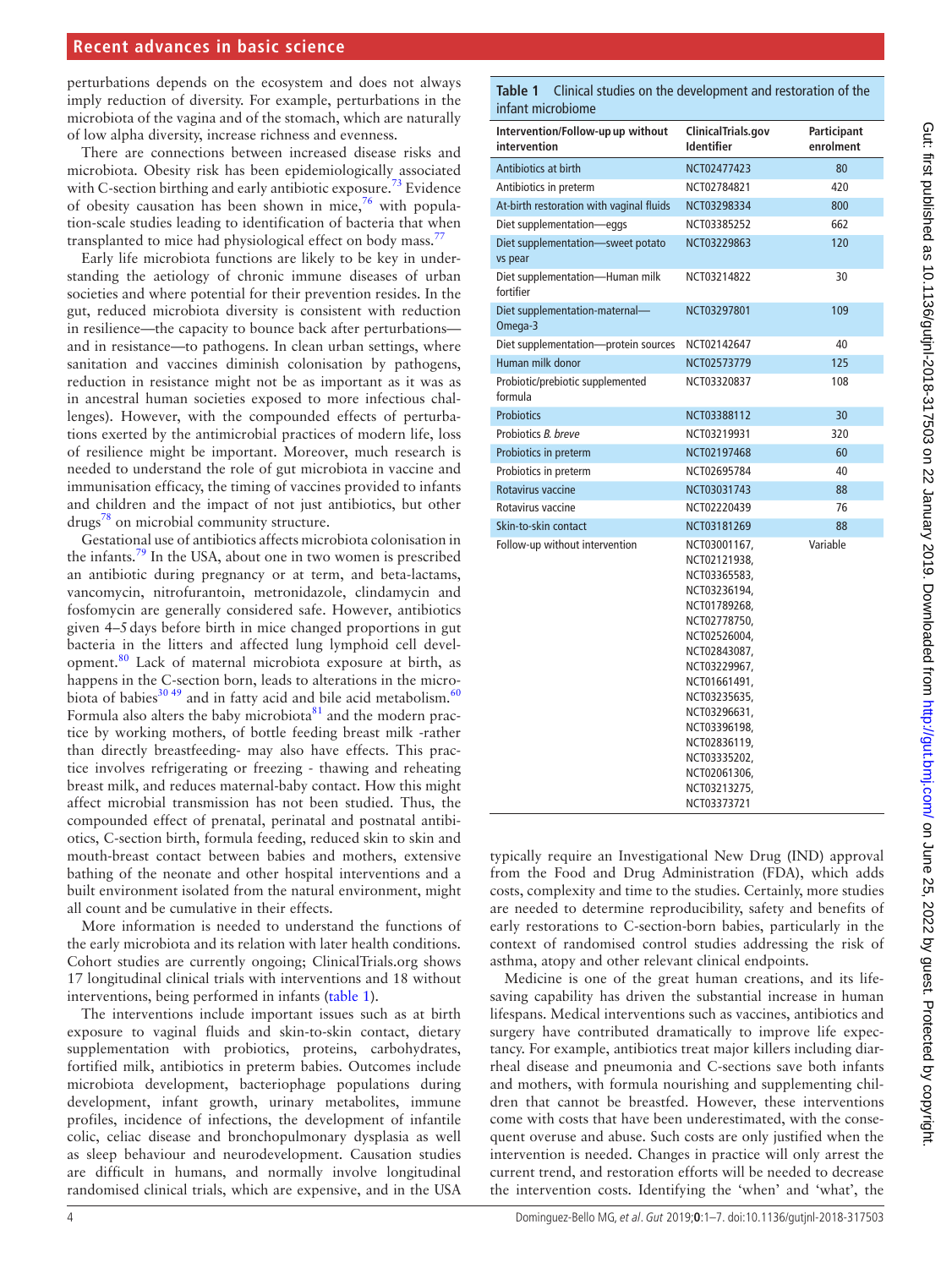timing of interventions and the breadth of influence of specific microbial species and strains, is essential if we are to intervene effectively. Restoration efforts ought to be carefully considered, weighing risks and potential benefits. For example, restoration of the neonatal microbiota of C-section born neonates with maternal vaginal fluids<sup>82</sup> has raised concerns of infection risks to neonates posed to by vaginal exposure<sup>83 84</sup> (see also ACOG note in [https://www.acog.org/Clinical-Guidance-and-Publications/](https://www.acog.org/Clinical-Guidance-and-Publications/Committee-Opinions/Committee-on-Obstetric-Practice/Vaginal-Seeding) [Committee-Opinions/Committee-on-Obstetric-Practice/Vaginal-](https://www.acog.org/Clinical-Guidance-and-Publications/Committee-Opinions/Committee-on-Obstetric-Practice/Vaginal-Seeding)[Seeding\)](https://www.acog.org/Clinical-Guidance-and-Publications/Committee-Opinions/Committee-on-Obstetric-Practice/Vaginal-Seeding), and although this exposure is natural and has been conserved over the millions of years of mammalian evolution, only solid scientific demonstration of health benefits will pave the road for the practice to become standard clinical practice. Restoration approaches are also promising to counteract the associations between altered microbiology in successfully treated childhood cancers and the consequent persistent increased risk of inflammatory diseases.<sup>[85](#page-6-31)</sup>

## **Creating a synthetic human milk**

Research on prebiotic and probiotic functions of human maternal milk could lead to the design of synbiotic formulas that respect the developmental biology of the child and drive a healthy infant gut, although frankly, it will take years to produce a biologically appropriate synthetic human milk that includes the changing circadian and developmental levels of glycans (HMOs), hormones, cells and antibodies. We are far from being there, but the initial efforts have started with the Danish Biotech Glycom adding N- Acetyl-D-Neuraminic acid to formula.<sup>[86](#page-6-32)</sup> Understanding the coevolution of milk glycans, the immune system and gut bacteria in infancy across mammals may provide a translational model for modulation of the gut microbiota.

Research on prebiotic and probiotic functions of human maternal milk could provide an important information base to design synbiotic formulas that respect the developmental biology of the child, to drive a healthy infant gut. We are far from being there, but the initial efforts have started with the Danish Biotech Glycom adding N- Acetyl-D-Neuraminic acid to formula,  $86$ but of course milk is far more than that and contains glycans (HMOs), hormones and antibodies. A recent oral synbiotic preparation of a *Lactobacillus plantarum* and fructooligosaccharide resulted in a reduction of neonatal sepsis in rural Indian newborns.[87](#page-6-33) Understanding the coevolution of milk glycans, the immune system and gut bacteria in infancy across mammals may be critical in improving human health in infants and provides a translational model for modulation of the gut microbiota.

## **Restorations of mothers to hand out the next generation microbiota**

The idea of freezing healthy stools and using them to restore after antibiotic treatment has not been implemented but seems ecologically plausible. Babies could have their predisease microbiota restored, and adults too, particularly women, who play a particularly important role in transmitting the human microbiota to the next generation. There is a need for services provided by companies, who allow families to regularly store the growing infant microbiota, for this purpose; being a self-transplant, it is not clear what will be required from regulatory agencies such as the FDA.

## **What is a healthy microbiome?**

Individuals differ enormously in the taxonomic content of their microbiota, and even the same person over time can appear dramatically different from their own prior representation.

Functional redundancy makes the characterisation of the healthy microbiome extremely complex, because different taxonomic profiles can lead to ecosystems with similar behaviour. It is also unclear whether 'normal' in a human population implies healthy, because the health optimum might be context-dependent both at a population and at an individual level—is the average microbiome of lean 20-year-olds, half of whom will become chronically ill 70-year-olds, really healthy? Studies of healthy children in 10 locales in Asia showed substantial variation in the composition of the gut microbiota, yet there was a clear North-South pattern in terms of predominant taxa, likely related to different levels of socioeconomic modernisation and market integration.[88](#page-6-34) Thus, we do not yet know what are the key features of healthy microbiomes, beyond the descriptive composition that characterises body sites: *Staphylococcus, Streptococcus, Actinomyces, Veillonella, Fusobacterium, Porphyromonas or Treponema*  species in the oral cavity $89$ , with shared lifestyle, environment and genetic factors playing a role;<sup>90</sup> Acinetobacter and Aeriba*cillus* in the ocular surface, *Pseudomonas* on the lid margin and conjunctiva;<sup>91</sup> Actinobacteria (Corynebacteriaceae and Propionibacteriaceae and Firmicutes—mostly Staphylococcaceae, Bacteroidetes and Proteobacteria in the skin, $\frac{92}{2}$  $\frac{92}{2}$  $\frac{92}{2}$  lipophilic organisms such as *Propionibacterium* spp. and the fungus *Malassezia* spp. in areas of higher density of sebaceous glands (face or back), $\frac{3}{2}$ Firmicutes and Bacteroidetes, including *Bacteroides, Prevotella*, *Ruminococcus, Bifidobacterium, Streptococcus, Enterobacteriaceae, Enterococcus, Lactobacillus*, the Verrucomicrobia *Akkermansia* and the archaeal *Methanobrevibacter smithii* in the mucosal surfaces of the gastrointestinal tract,<sup>95-100</sup> and *Lactobacillus* spp. in the women's genital tract.<sup>[101–105](#page-6-41)</sup> The ubiquity of the 'core' dominant metabolisms<sup>[69](#page-6-19)</sup> contrasts with the variability of niche-specific low abundant functions, many of which remain uncharacterised. A possible approach to the complexity of the human microbiome variability and disease risks is to obtain longitudinal data from multiple cohorts in global studies from which subjects developing any diseases throughout their lifespan are excluded, and only the healthy subjects (lacking a disease phenotype) are considered. In ecosystems like the gut, the extent of diversity is one proxy for health. Immigrants from developing countries lose diversity across human generations, as they develop westernised lifestyles and diseases.<sup>[106](#page-6-42)</sup>

In children, we urgently need prospective studies that assess how well the microbiome matures across a population of healthy individuals, just as we normalise the maturation of height and weight in children and then compare those with disease states essentially a growth curve for the developing microbiome. Just as for these physical attributes, knowledge of normal development allows abnormalities to be detected. Studies in humans using such approaches now indicate that it is possible to recognise the effects of disease states, for example, malnutrition $107$  and also the effects of perturbations, such as C-section or antibiotic exposures. Physicians have begun to use concepts of maturation in pathological states, such as in recipients of bone marrow transplantation or after faecal transplant to treat *C. difficile* infection to predict who might have a more successful outcome.

Focusing on functions, rather than taxa, may be important in addressing some research and clinical questions but may not be applicable to others, because each strain delivers a combination of functions, under multiple selection pressures and thus it is difficult to determine which components of the ecosystem can be manipulated without unintended consequences. Understanding the dynamics and effects of microbiome changes may be analogous to predicting the weather. We can see some general outlines that help us with the 3-day forecast, but as we attempt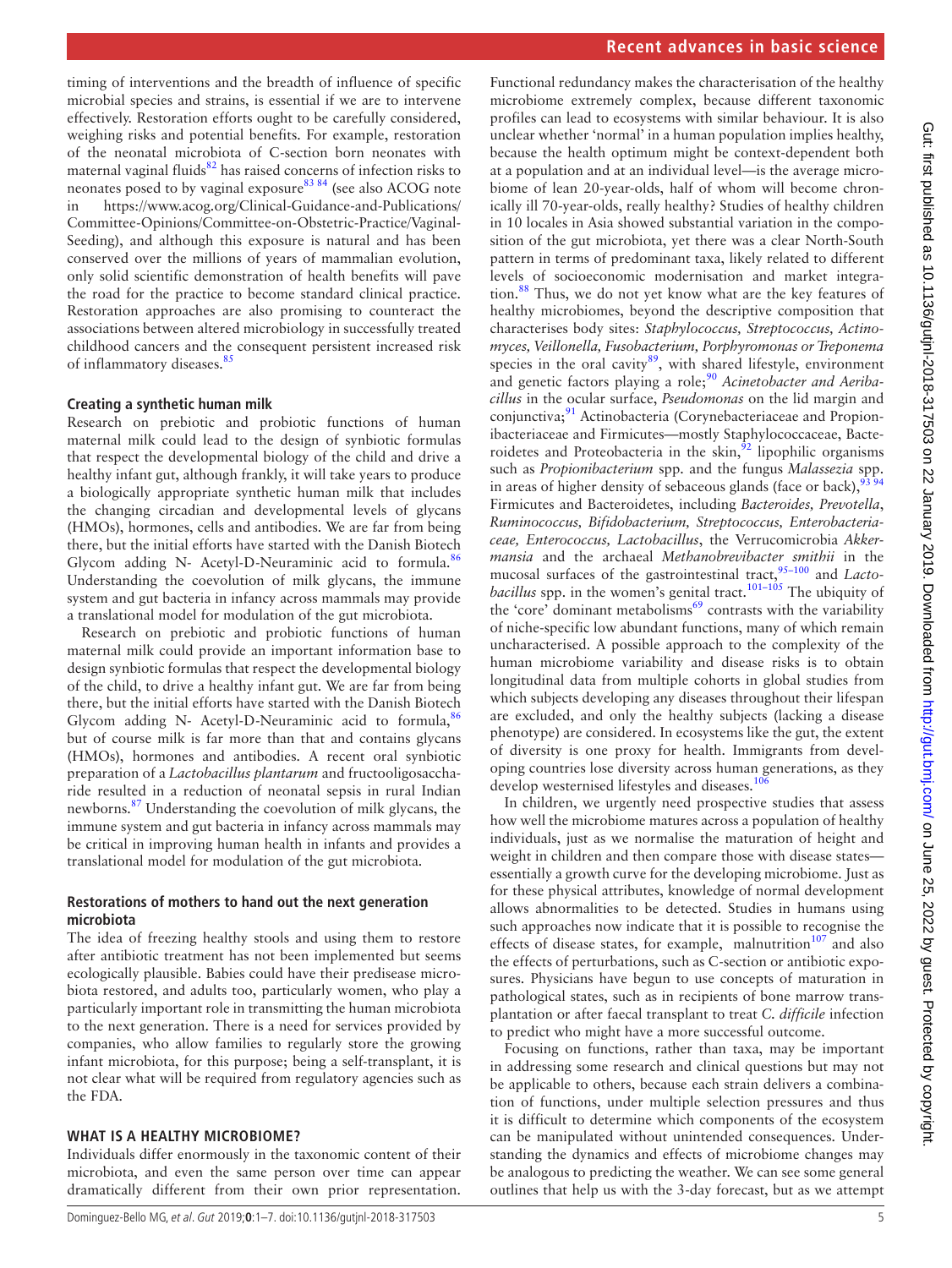## **Recent advances in basic science**

to forecast further out, the complexity of the system overwhelms the available tools. Because this is a young field, as knowledge grows and tools become more refined, our ability to classify and predict will correspondingly grow.

#### **Future perspectives**

The human holobiont is progressively being understood, as the collective microbiome and host functions are better characterised in health and disease, and as we assess both correlation and causal relationships. Efforts to standardise specimen prepara- $\text{tion}^{108}$  $\text{tion}^{108}$  $\text{tion}^{108}$  and analytical protocols and to increase the availability of the growing body of data $109-111$  are increasing. These technical efforts as well as robust clinical studies will improve characterisation of the variation in the global human microbiomes, functions of redundancy, trajectories of development, effect of lifestyles, immigration,  $106$  disease biomarkers, all of which will establish the basis to understand the progression from health to disease and to efficiently discover new preventive interventions and therapies.

**Contributors** MGD-B coordinated efforts in the review and all authors wrote the manuscript.

**Funding** The authors have not declared a specific grant for this research from any funding agency in the public, commercial or not-for-profit sectors.

**Competing interests** MGD-B, MJB and RK are members of the Scientific Advisory Board of CommenSe. RK reports personal fees from Biota, CommenSe, Prometheus, Metagenics and Genentech, outside the submitted work. MJB reports advisory board positions for Dupont Nutrition, Procter & Gamble, Seed, Ubiome, outside the submitted work. This publication does not endorse any commercial products.

#### **Patient consent** Not required.

**Provenance and peer review** Not commissioned; internally peer reviewed.

**Open access** This is an open access article distributed in accordance with the Creative Commons Attribution Non Commercial (CC BY-NC 4.0) license, which permits others to distribute, remix, adapt, build upon this work non-commercially, and license their derivative works on different terms, provided the original work is properly cited, appropriate credit is given, any changes made indicated, and the use is non-commercial. See: <http://creativecommons.org/licenses/by-nc/4.0/>.

#### **References**

- <span id="page-5-0"></span>1 Mojzsis SJ, Arrhenius G, McKeegan KD, et al. Evidence for life on Earth before 3,800 million years ago. [Nature](http://dx.doi.org/10.1038/384055a0) 1996;384:55-9.
- <span id="page-5-1"></span>Kappler A, Pasquero C, Konhauser KO, et al. Deposition of banded iron formations by anoxygenic phototrophic Fe(II)-oxidizing bacteria. [Geology](http://dx.doi.org/10.1130/G21658.1) 2005;33:865-8.
- <span id="page-5-2"></span>3 Rosenberg E, Zilber-Rosenberg I. Microbiotas are transmitted between holobiont generations. The hologenome concept: human, animal and plant microbiota. Cham: Springer, 2013.
- <span id="page-5-3"></span>4 Lederberg J, McCray AT. "Ome Sweet Omics"—a genealogical treasury of words. Scientist 2001;15.
- <span id="page-5-4"></span>5 Ochman H, Worobey M, Kuo CH, et al. Evolutionary relationships of wild hominids recapitulated by gut microbial communities. [PLoS Biol](http://dx.doi.org/10.1371/journal.pbio.1000546) 2010;8:e1000546.
- <span id="page-5-5"></span>6 Hancock AM, Witonsky DB, Ehler E, et al. Colloquium paper: human adaptations to diet, subsistence, and ecoregion are due to subtle shifts in allele frequency. Proc Natl [Acad Sci U S A](http://dx.doi.org/10.1073/pnas.0914625107) 2010;107(Supplement\_2):8924–30.
- <span id="page-5-6"></span>7 King N. The unicellular ancestry of animal development. [Dev Cell](http://dx.doi.org/10.1016/j.devcel.2004.08.010) 2004;7:313-25.
- <span id="page-5-7"></span>8 Bosch TC. Rethinking the role of immunity: lessons from Hydra. [Trends Immunol](http://dx.doi.org/10.1016/j.it.2014.07.008) 2014;35:495–502.
- <span id="page-5-8"></span>9 Davidson SK, Stahl DA. Transmission of nephridial bacteria of the earthworm Eisenia fetida. [Appl Environ Microbiol](http://dx.doi.org/10.1128/AEM.72.1.769-775.2006) 2006;72:769–75.
- <span id="page-5-9"></span>10 Chiu CY, Chan YL, Tsai YS, et al. Airway microbial diversity is inversely associated with mite-sensitized rhinitis and asthma in early childhood. [Sci Rep](http://dx.doi.org/10.1038/s41598-017-02067-7) 2017;7:1820.
- <span id="page-5-10"></span>11 Damgaard C, Magnussen K, Enevold C, et al. Viable bacteria associated with red blood cells and plasma in freshly drawn blood donations. [PLoS One](http://dx.doi.org/10.1371/journal.pone.0120826) 2015;10:e0120826.
- <span id="page-5-11"></span>12 Aagaard K, Ma J, Antony KM, et al. The Placenta Harbors a Unique Microbiome. Sci [Transl Med](http://dx.doi.org/10.1126/scitranslmed.3008599) 2014;6:ra265.
- <span id="page-5-12"></span>13 Lopetuso LR, Scaldaferri F, Bruno G, et al. The therapeutic management of gut barrier leaking: the emerging role for mucosal barrier protectors. Eur Rev Med Pharmacol [Sci](http://www.ncbi.nlm.nih.gov/pubmed/25855934) 2015;19:1068–76.
- <span id="page-5-13"></span>14 Tomás I, Diz P, Tobías A, et al. Periodontal health status and bacteraemia from daily oral activities: systematic review/meta-analysis. [J Clin Periodontol](http://dx.doi.org/10.1111/j.1600-051X.2011.01784.x) 2012;39:213-28.
- <span id="page-5-14"></span>15 Dixon CL, Richardson L, Sheller-Miller S, et al. A distinct mechanism of senescence activation in amnion epithelial cells by infection, inflammation, and oxidative stress. [Am J Reprod Immunol](http://dx.doi.org/10.1111/aji.12790) 2018;79.
- 16 Tan SL, Scammell G, Houang E. The midcycle cervical microbial flora as studied by the weighed-swab method, and its possible correlation with results of sperm cervical mucus penetration tests. [Fertil Steril](http://dx.doi.org/10.1016/S0015-0282(16)59227-9) 1987;47:941–6.
- <span id="page-5-15"></span>17 Gomez de Agüero M, Ganal-Vonarburg SC, Fuhrer T, et al. The maternal microbiota drives early postnatal innate immune development. [Science](http://dx.doi.org/10.1126/science.aad2571) 2016;351:1296-302.
- 18 Romano-Keeler J, Weitkamp JH. Maternal influences on fetal microbial colonization and immune development. [Pediatr Res](http://dx.doi.org/10.1038/pr.2014.163) 2015;77(1-2):189-95.
- 19 Enders AC, Blankenship TN. Comparative placental structure. [Adv Drug Deliv Rev](http://dx.doi.org/10.1016/S0169-409X(99)00003-4) 1999;38:3–15.
- <span id="page-5-16"></span>20 Hoffman DJ, Reynolds RM, Hardy DB. Developmental origins of health and disease: current knowledge and potential mechanisms. [Nutr Rev](http://dx.doi.org/10.1093/nutrit/nux053) 2017;75:951-70.
- <span id="page-5-17"></span>21 Weaver IC, Korgan AC, Lee K, et al. Stress and the emerging roles of chromatin remodeling in signal integration and stable transmission of reversible phenotypes. [Front Behav Neurosci](http://dx.doi.org/10.3389/fnbeh.2017.00041) 2017;11:41.
- <span id="page-5-18"></span>22 Solomon O, Yousefi P, Huen K, et al. Prenatal phthalate exposure and altered patterns of DNA methylation in cord blood. [Environ Mol Mutagen](http://dx.doi.org/10.1002/em.22095) 2017;58:398–410.
- 23 Yu X, Zhao B, Su Y, et al. Association of prenatal organochlorine pesticidedichlorodiphenyltrichloroethane exposure with fetal genome-wide DNA methylation. [Life Sci](http://dx.doi.org/10.1016/j.lfs.2018.03.030) 2018;200:81–6.
- 24 Montrose L, Padmanabhan V, Goodrich JM, et al. Maternal levels of endocrine disrupting chemicals in the first trimester of pregnancy are associated with infant cord blood DNA methylation. [Epigenetics](http://dx.doi.org/10.1080/15592294.2018.1448680) 2018;13:301-9.
- <span id="page-5-19"></span>25 Koren O, Goodrich JK, Cullender TC, et al. Host remodeling of the gut microbiome and metabolic changes during pregnancy. [Cell](http://dx.doi.org/10.1016/j.cell.2012.07.008) 2012;150:470-80.
- <span id="page-5-20"></span>26 Aagaard K, Riehle K, Ma J, et al. A metagenomic approach to characterization of the vaginal microbiome signature in pregnancy. [PLoS One](http://dx.doi.org/10.1371/journal.pone.0036466) 2012;7:e36466.
- <span id="page-5-21"></span>27 Blaser MJ, Dominguez-Bello MG. The Human Microbiome before Birth. Cell Host [Microbe](http://dx.doi.org/10.1016/j.chom.2016.10.014) 2016;20:558–60.
- <span id="page-5-22"></span>28 Bahn SA, Jacobson J, Petersen F. Maternal and neonatal outcome following prolonged labor induction. [Obstet Gynecol](http://www.ncbi.nlm.nih.gov/pubmed/9721779) 1998;92:403-7.
- <span id="page-5-23"></span>29 Hansen R, Scott KP, Khan S, et al. First-pass meconium samples from healthy term vaginally-delivered neonates: an analysis of the microbiota. [PLoS One](http://dx.doi.org/10.1371/journal.pone.0133320) 2015;10:e0133320.
- <span id="page-5-39"></span>30 Dominguez-Bello MG, Costello EK, Contreras M, et al. Delivery mode shapes the acquisition and structure of the initial microbiota across multiple body habitats in newborns. [Proc Natl Acad Sci U S A](http://dx.doi.org/10.1073/pnas.1002601107) 2010;107:11971–5.
- <span id="page-5-24"></span>31 Nagpal R, Tsuji H, Takahashi T, et al. Sensitive quantitative analysis of the meconium bacterial microbiota in healthy term infants born vaginally or by cesarean section. [Front Microbiol](http://dx.doi.org/10.3389/fmicb.2016.01997) 2016;7:1997.
- <span id="page-5-25"></span>32 Moeller AH, Li Y, Mpoudi Ngole E, et al. Rapid changes in the gut microbiome during human evolution. [Proc Natl Acad Sci U S A](http://dx.doi.org/10.1073/pnas.1419136111) 2014;111:16431-5.
- <span id="page-5-26"></span>33 Song SJ, Lauber C, Costello EK, et al. Cohabiting family members share microbiota with one another and with their dogs. *[Elife](http://dx.doi.org/10.7554/eLife.00458)* 2013;2:e00458.
- <span id="page-5-27"></span>34 Stearns JC, Simioni J, Gunn E, et al. Intrapartum antibiotics for GBS prophylaxis alter colonization patterns in the early infant gut microbiome of low risk infants. [Sci Rep](http://dx.doi.org/10.1038/s41598-017-16606-9) 2017;7:16527.
- <span id="page-5-28"></span>35 Smith CL, Dickinson P, Forster T, et al. Identification of a human neonatal immune-metabolic network associated with bacterial infection. [Nat Commun](http://dx.doi.org/10.1038/ncomms5649) 2014;5:4649.
- 36 Diaz Heijtz R, Wang S, Anuar F, et al. Normal gut microbiota modulates brain development and behavior. [Proc Natl Acad Sci U S A](http://dx.doi.org/10.1073/pnas.1010529108) 2011;108:3047-52.
- <span id="page-5-29"></span>37 Pacheco AR, Barile D, Underwood MA, et al. The impact of the milk glycobiome on the neonate gut microbiota. [Annu Rev Anim Biosci](http://dx.doi.org/10.1146/annurev-animal-022114-111112) 2015;3:419-45.
- <span id="page-5-30"></span>38 Zivkovic AM, German JB, Lebrilla CB, et al. Human milk glycobiome and its impact on the infant gastrointestinal microbiota. [Proc Natl Acad Sci U S A](http://dx.doi.org/10.1073/pnas.1000083107) 2011;108(Suppl\_1):4653–8.
- 39 Hamilton MK, Ronveaux CC, Rust BM, et al. Prebiotic milk oligosaccharides prevent development of obese phenotype, impairment of gut permeability, and microbial dysbiosis in high fat-fed mice. [Am J Physiol Gastrointest Liver Physiol](http://dx.doi.org/10.1152/ajpgi.00427.2016) 2017;312:G474–87.
- <span id="page-5-31"></span>Lewis ZT, Totten SM, Smilowitz JT, et al. Maternal fucosyltransferase 2 status affects the gut bifidobacterial communities of breastfed infants. [Microbiome](http://dx.doi.org/10.1186/s40168-015-0071-z) 2015;3:13.
- <span id="page-5-32"></span>41 Seppo AE, Autran CA, Bode L, et al. Human milk oligosaccharides and development of cow's milk allergy in infants. [J Allergy Clin Immunol](http://dx.doi.org/10.1016/j.jaci.2016.08.031) 2017;139:708-11.
- <span id="page-5-33"></span>42 Garrido D, Ruiz-Moyano S, Jimenez-Espinoza R, et al. Utilization of galactooligosaccharides by Bifidobacterium longum subsp. infantis isolates. Food [Microbiol](http://dx.doi.org/10.1016/j.fm.2012.10.003) 2013;33:262–70.
- <span id="page-5-34"></span>43 Lippi G. Vitamin K in neonates: facts and myths. Blood Transfus 2011;9:4-9.
- <span id="page-5-35"></span>44 Van Winckel M, De Bruyne R, Van De Velde S, et al. Vitamin K, an update for the paediatrician. [Eur J Pediatr](http://dx.doi.org/10.1007/s00431-008-0856-1) 2009;168:127–34.
- <span id="page-5-36"></span>45 Shearer MJ. Vitamin K metabolism and nutriture. [Blood Rev](http://dx.doi.org/10.1016/0268-960X(92)90011-E) 1992;6:92-104.
- <span id="page-5-37"></span>46 Roumeliotis N, Dix D, Lipson A. Vitamin B(12) deficiency in infants secondary to maternal causes. [CMAJ](http://dx.doi.org/10.1503/cmaj.112170) 2012;184:1593–8.
- <span id="page-5-38"></span>47 American Academy of Pediatrics VKAHTF. Controversies concerning vitamin K and the newborn. Pediatrics 1993;91:1001-3.